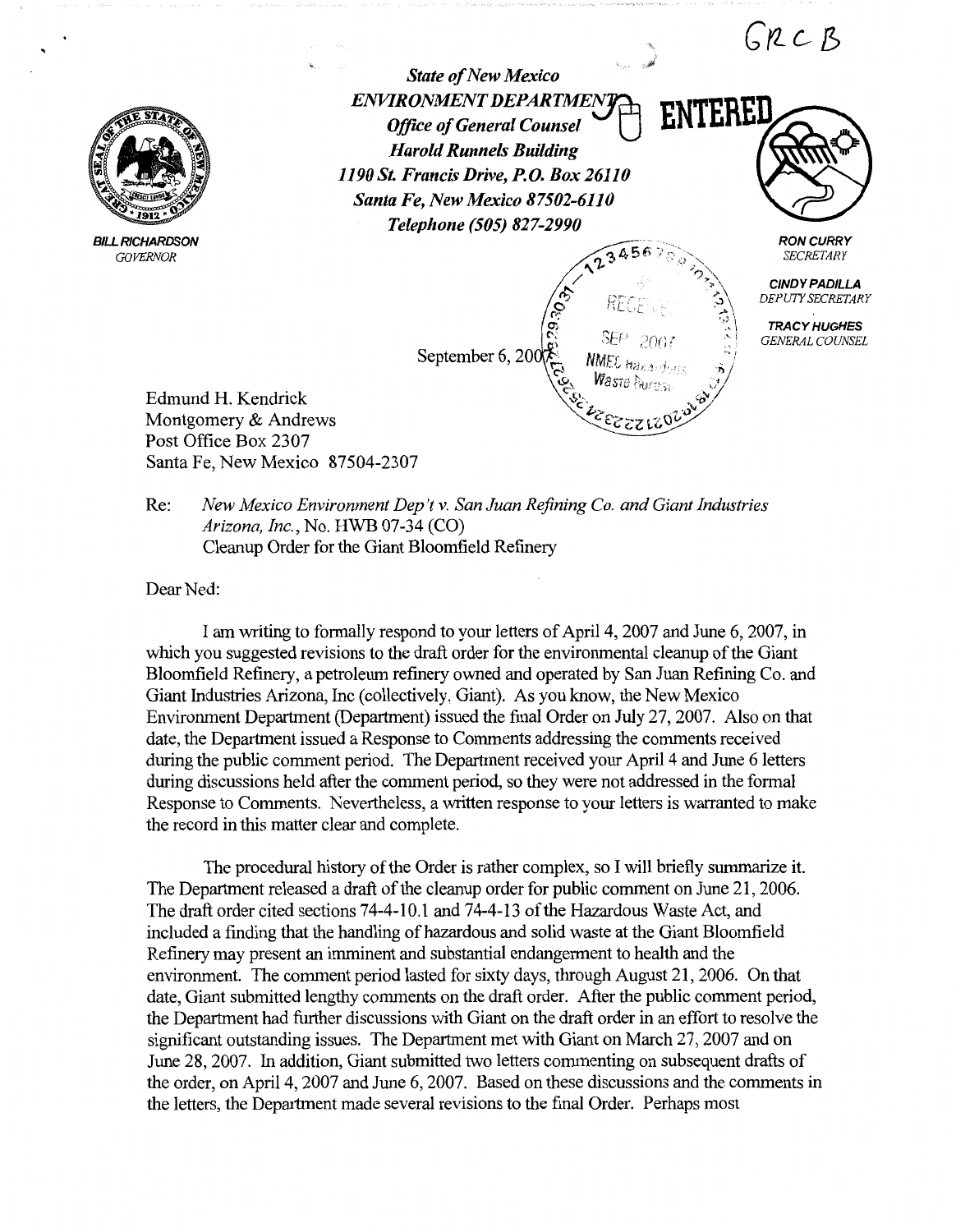significantly, the Department issued the Order under the authority of section 74-4-1 0(A) and (E) of the Hazardous Waste Act, rather than sections 7 4-4-10 .1 and 7 4-4-13 of the Act, and it removed the finding of an imminent and substantial endangerment. Consequently, Giant agreed not to appeal the final Order in a written agreement filed on July 27, 2007. On July 27, 2007, the Department issued the final Order. It also issued its Response to Comments addressing the comments received during the public comment period.

The Department's response to your letters of April 4, 2007 and June 28, 2007 follow.

### **A. April 4, 2007 Letter**

#### l . *Benzene Strippers*

In your April 4, 2007 letter, you first suggested that the Department revise certain provisions of the Order to "reflect the 40 C.F.R. "§ 268. l(c)(4) method of operation" once the benzene strippers are installed to treat the wastewater from the API separator at the refinery. The Department agrees that several changes to the Order are appropriate to account for installation of the benzene strippers, scheduled for October 2007, which will trigger closure of the interim status hazardous waste surface impoundment known as the North Aeration Lagoon and South Aeration Lagoon.

To allow for the orderly and efficient closure of the impoundment, with minimal disruption of facility operations, closure and post-closure care will be accomplished through several legal mechanisms. The Department will require Giant to submit a closure plan, pursuant to the interim status regulations at section 20.4.1.600 NMAC (incorporating 40 C.F.R. part 265, subpart G), to implement initial closure measures to remove hazardous waste from the impoundment.<sup>1</sup> After these measures are completed, the Department will require Giant to submit an application for a post-closure care permit, which will provide for long-term monitoring.<sup>2</sup> Subsequent closure measures, addressing subsurface contamination, will be implemented under the Order, according to the schedule set forth in the Order. These measures are described in the Department's April 25, 2007 letter to Troy Hill of the Multimedia Planning and Permitting Division, EPA Region 6.

In the final Order, the Department has revised the Findings of Fact in Section II.A, Paragraphs 51 and 63 and added a new Paragraph 122 to reflect the requirements of the EPA Consent Agreement and Final Order. It has also added the EPA Order as a new reference for the Findings of Fact, listed as item 25. The Department has also revised Section IV.B.5 and

 $<sup>1</sup>$  The Department has not issued a hazardous waste permit for the surface impoundment, but the</sup> impoundment is authorized to operate under interim status pursuant to section 74-4-9 of the Hazardous Waste Act.

<sup>&</sup>lt;sup>2</sup> Once the Department issues the post-closure care permit, the surface impoundment will no longer be an interim status unit.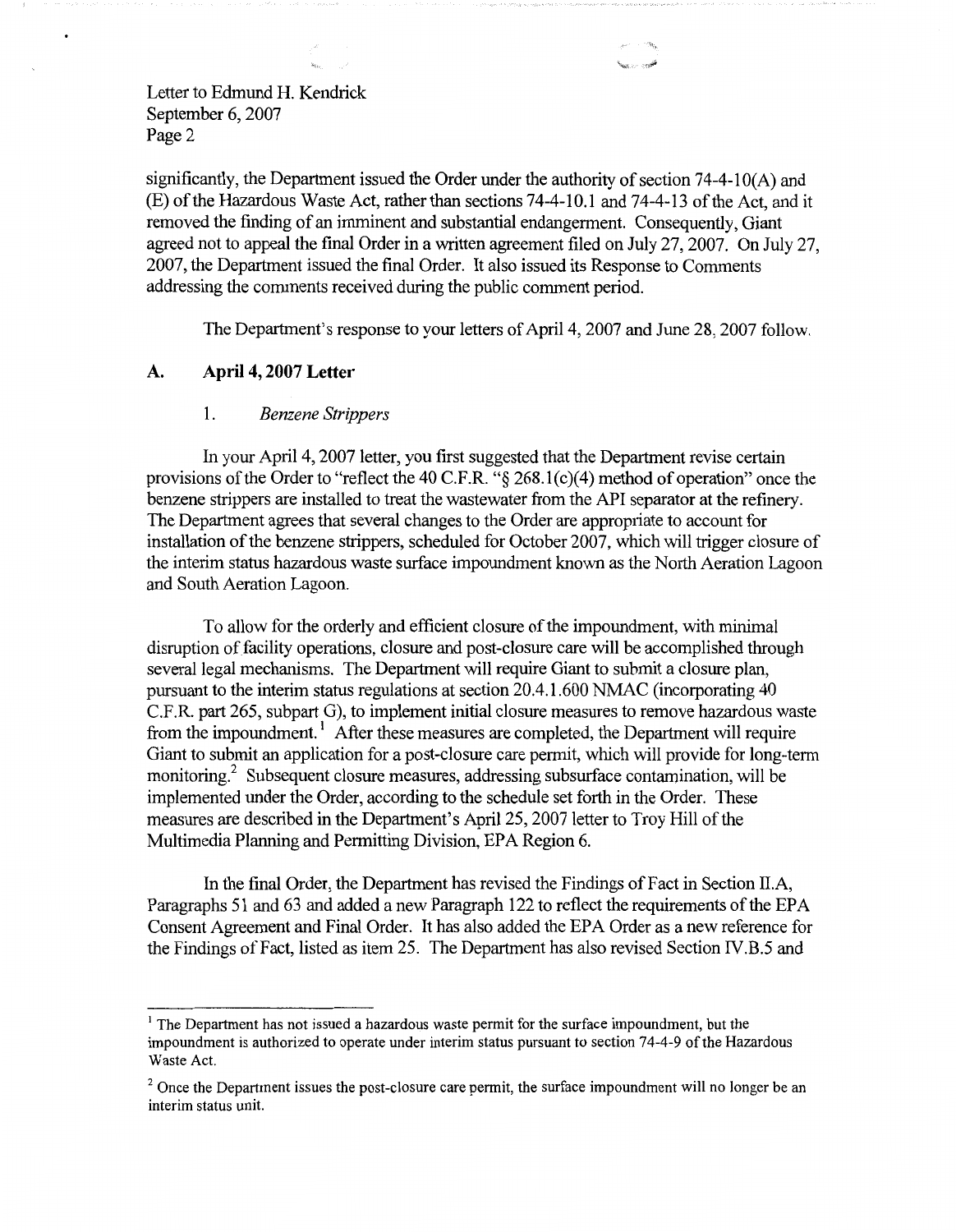the schedule in Section XI to provide for submission of a closure plan for the North and South Aeration Lagoons, due on September 1, 2007.

### 2. *Dispute Resolution*

Second, you suggested two revisions to the Dispute Resolution provision in section III.R (now III.Q) of the Order. You suggested that the following sentence be added to the provision: "Unless, specifically set forth herein, the failure to provide expressly for dispute resolution in any section of this Order is not intended and shall not bar Respondents from invoking this Section as to any dispute under this Order." The Department does not believe that this addition is necessary. Section III.Q applies by its express terms to "[a]ny dispute that arises under this Order."

You also suggested that another sentence be added: "The decision or other action forming the basis of the dispute shall be deemed final for purposes of judicial review once the negotiations in this Section III.R [now III.Q] are complete." The Department finds this addition problematic. A Department decision made after completion of the dispute resolution process would, in many cases, be a "final" agency action for purposes of judicial review, but not in every case. Some decisions might be subject to dispute resolution under the Order, but might not be ripe for judicial review. For example, Giant might seek an extension of time on submitting a work plan or a report, alleging good cause, and the Department might deny the request. The denial would be subject to dispute resolution under Section III.Q. However, the denial would not be ripe for judicial review unless and until Giant actually missed the deadline, and the Department took some action such as assessing a civil penalty for the untimely submittal. As an alternative, the Department has added the following sentence to Section III.Q of the final Order: "Whether a disputed decision is final for purposes of judicial review shall be determined according to established principles of administrative law."

### 3. *Financial Assurance*

Third, you made several suggestions regarding the Financial Assurance provision in Section III.Q 9now III.P) of the Order. The Department does not agree that any revisions to this provision are necessary. You suggested that a "pay-in period" be allowed for financial assurance for closure and post-closure case; that that a corporate guarantee of a parent corporation be allowed as one mechanism to meet the financial assurance requirements; and that Giant be allowed to deduct estimated closure and post-closure costs from total liabilities and add that amount to net worth in determining whether Giant (or its guarantor) meets the financial test. While the Department has not made final decisions on these issues, it is willing to discuss them with Giant in implementing the financial assurance requirements of the Order. Section 111.P of the Order, as written, intentionally allows the Department flexibility in implementing the financial assurance requirements. That flexibility is adequate to adopt your suggestions, if the Department decides they are appropriate. Indeed, as we understand your suggestions, they are already part of the regulations, 20.4.1.500 NMAC (incorporating 40 C.F.R. part 264, subpart H).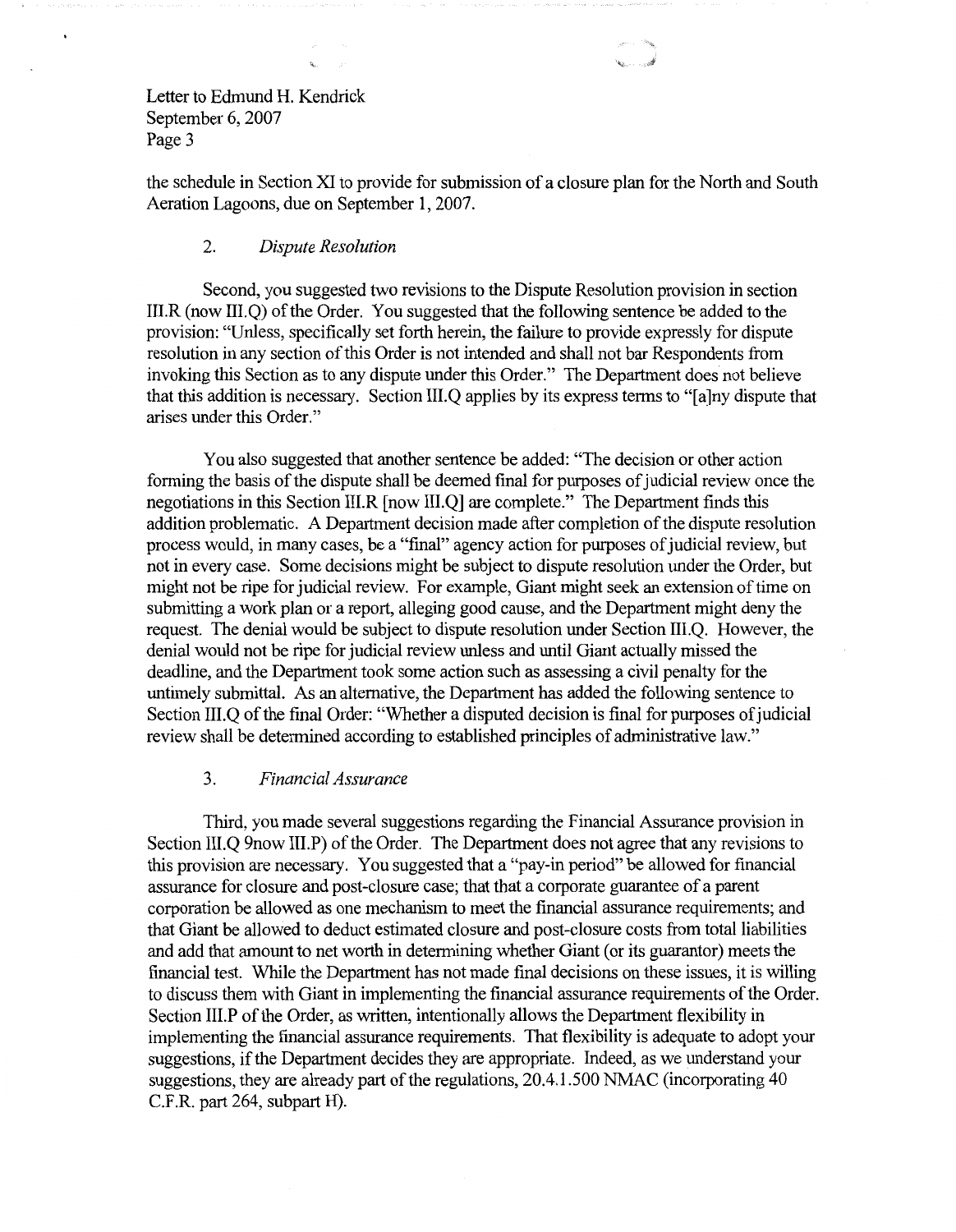#### 4. *Binding Effect*

Fourth, you suggested several revisions to the Binding Effect provision in Section III.E of the Order. The Department agrees to a less extensive list of parties bound under this provision. In the final Order, the Department has deleted the phrase "and all other persons, including but not limited to, firms, corporations, subsidiaries, contractors, and consultants, acting under or on behalf of either or both of the Respondents and within the scope of their employment" from the first paragraph of Section III.E.

### 5. *Factual Errors*

Fifth, you noted several "factual errors" in the Order, and you requested that they be corrected. The Department has corrected Section II.B.2 and II.B.3 of the final Order to reflect that Giant Industries Arizona, Inc. is the operator and San Juan Refining Company is the owner of the refinery. However, the other "factual errors" you noted are simply dates that certain reports were due to the Department under the Order. Although these dates have passed, the underlying reports are nevertheless important requirements of the Order. As you mentioned, Giant submitted each of the reports to the Department prior to the date it was due and is therefore in compliance with the schedule. The Department has revised Sections V .A.1, V.A.2, and V.B.1 of the Order to note parenthetically that these items were submitted.

### 6. *Imminent Hazard Finding*

Sixth, you requested that the Department consider deleting the imminent and substantial endangerment claim under section 74-4-13 of the Hazardous Waste Act. The Department considered your request and, in consideration of Giant's agreement not to appeal the Order, it has agreed to delete the claim. The final Order is based, instead, on section 74-4-  $10(A)$  ands  $(E)$ , as explained above.

### 7. *Unilateral Order*

Finally, you suggested that the Department issue a consent order rather than a unilateral order for cleanup of the refinery. The Department considered your suggestion and has decided to issue a unilateral order. The Department wishes to avoid the potentially protracted and time-consuming negotiations that would undoubtedly be necessary to reach an agreement on the terms of a consent order. Even if Giant were willing to agree to the terms of the final Order without further negotiation  $-$  a concession not suggested in your letter  $-$  the Department would insist on additional provisions in a consent order, such as provisions for stipulated penalties and force majeure. Negotiation of such provisions, as we have seen in the past, can take considerable time and effort. The Department wishes to avoid further delay in issuing an enforceable order. Nonetheless, Giant has had significant input on the final Order, as summarized above.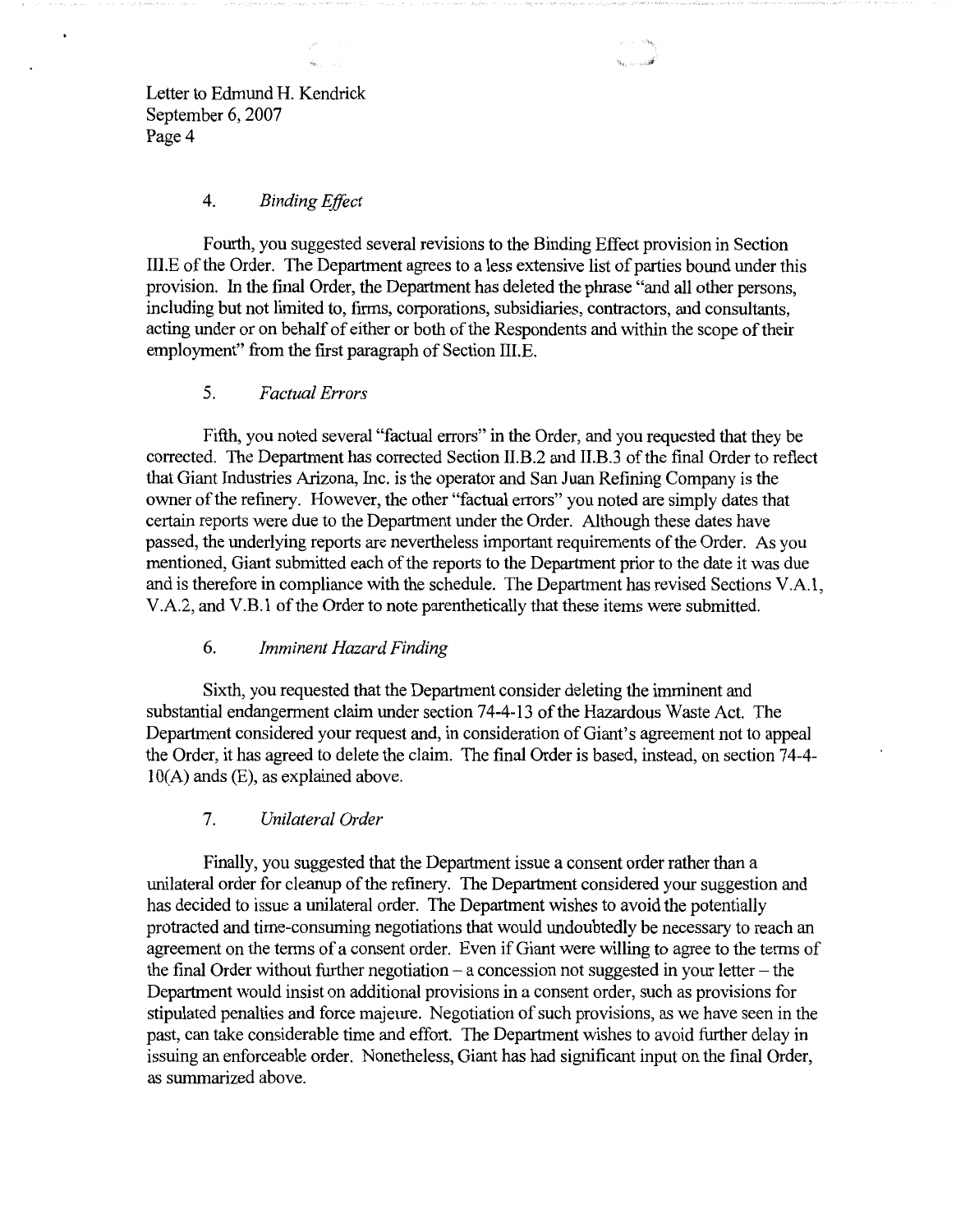$\ddot{\phantom{0}}$ 

# **B. June 28, 2007 Letter**

### 1. *Benzene Strippers*

In your June 6, 2007 letter, you first addressed the factual statements referring to the installation of the benzene stripper and tank system. Paragraphs 51 (at page 12) and 120 (at page 25) of the draft order referred to the Consent Agreement and Final Order entered by the Environmental Protection Agency (EPA) on May 18, 2006. The EPA Final Order, as originally issued, required Giant to install, by July 18, 2007, equipment to treat the wastewater from the API separator and reduce the benzene concentration to non-hazardous levels before it is placed into the aeration ponds. You requested that the references to the date of operation of the equipment be deleted because Giant is discussing with EPA an extension to that date. Subsequently, the Department has received confirmation that EPA agreed to extend the deadline to October 18, 2007. The final Order has been revised to reflect the October 18, 2007 deadline.

### 2. *Dispute Resolution*

Second, you repeated your request, first made in your April 4 letter, for revisions to the Dispute Resolution provision in Section III.Q of the Order. The Department has declined to make these revisions for the reasons explained above.

### 3. *Financial Assurance*

Third, you repeated your April comments on the Financial Assurance provision in Section III.P of the Order, addressed above. The Department has made a few clarifications to the Financial Assurance provision, as discussed during our June 28 meeting.

### 4. *Factual Errors*

Fourth, your repeated your comment that the Order contains factual errors in the dates for submission of certain documents, addressed above.

## 5. *Description of API Separator*

Fifth, you stated that the description of the API Separator in Paragraph 63 (page 15) is not correct because it states that the APl separator generates K051 listed waste. You explained that the waste is recycled in an oil recovery process and is therefore exempt. Section II.A.6.1 of the final Order has been revised to reference the exemption in 40 C.F.R. § 261.4(a)(12)(i).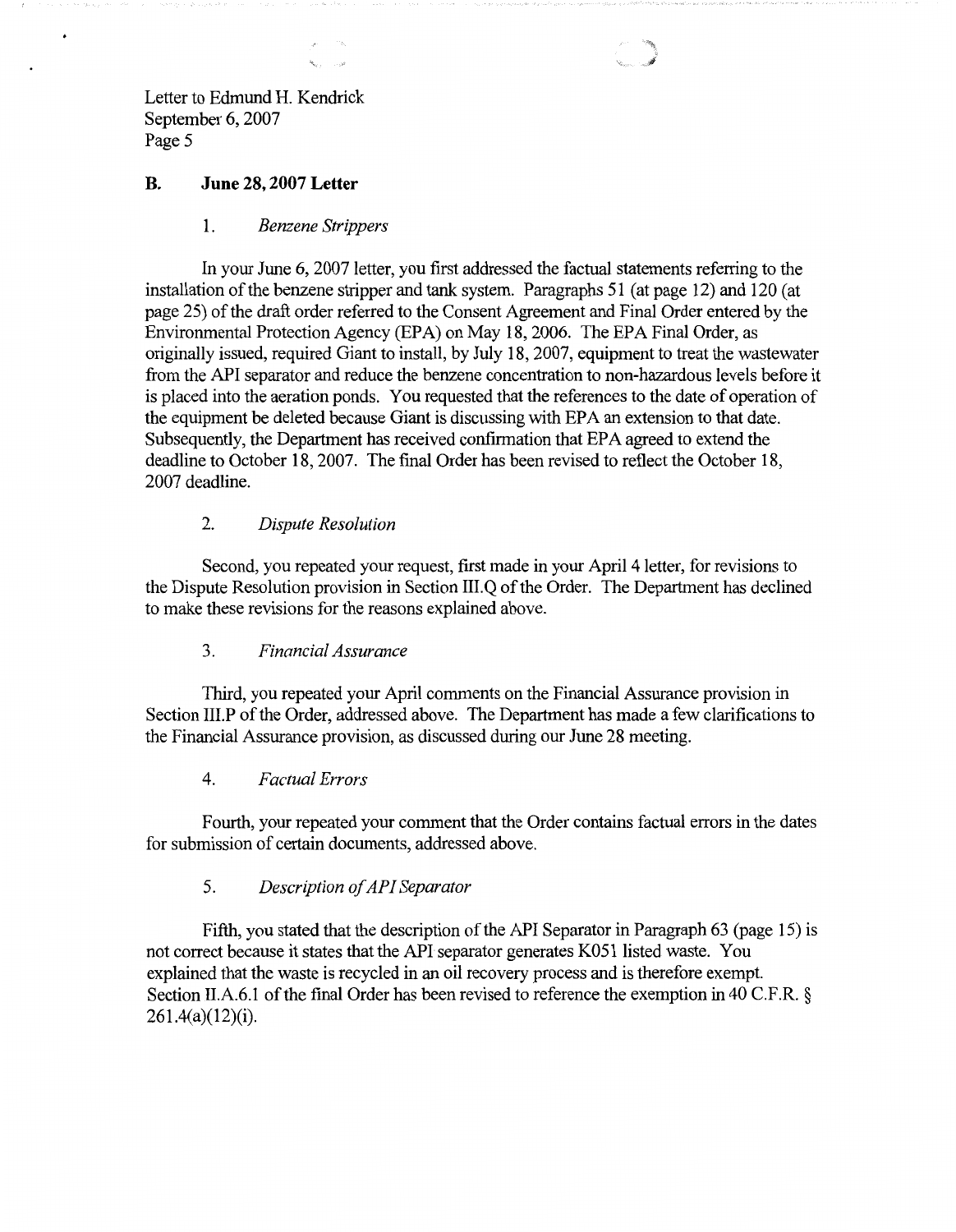$\cdot$ 

## 6. *Refinery History*

Sixth, you objected to findings **in** the Order suggesting that the presence of contaminants at the refinery is solely the result of Giant's activities. You noted that Giant is the latest in a series of owners and operators of the refinery. However, as current owner and operator of the refinery, Giant is responsible for the contamination. The Department therefore has not revised these findings.

### 7. *Force Majeure*

You next requested that a force majeure provision be added to the order. The Department has modified Section III.G.3 of the fmal Order to reference force majeure as a possible cause for an extension request.

### 8. *Cleanup Standards*

You objected to the requirement in Section VI.C.3 of the Order, which allows cleanup based on a risk analysis only if cleanup standards cannot be achieved. You suggest that cleanup levels based on a risk analysis should always be available. The Department disagrees with this objection. All cleanup levels, whether derived from numerical standards, screening level guidance, or a risk assessment, are risk based.

### 9. *Interim Measures*

You next stated a concern that the Department could require interim measures, as described in Section VI.A, as a normal practice. Apparently, Giant is concerned that the Department will require ad hoc interim measures to implement cleanup. The Department does not believe this concern is well-founded. The Order sets forth a remedy selection process that will normally be followed. You further stated that any interim measures should be consistent with, and integrated into, long-term corrective measures at the refinery. The Department agrees, and Section VI.A. I of the final Order has been modified to incorporate this concept.

### 10. *Risk Assessment*

You objected to the first sentence of Section VI.B, Section VIII.E, and Section VIII.G of the Order because these provisions appear to require Giant to perform human heath and ecological risk assessments without the Department showing that such assessments are needed or otherwise appropriate. That is not the intent of these provisions. The Department has revised Section VI.B of the final Order to clarify the distinction between evaluation of risk (e.g., comparing detections to the New Mexico soil screening levels) and a risk assessment. Sections VIII.E and VIII.G of the Order set forth the requirements for performance of a risk assessment.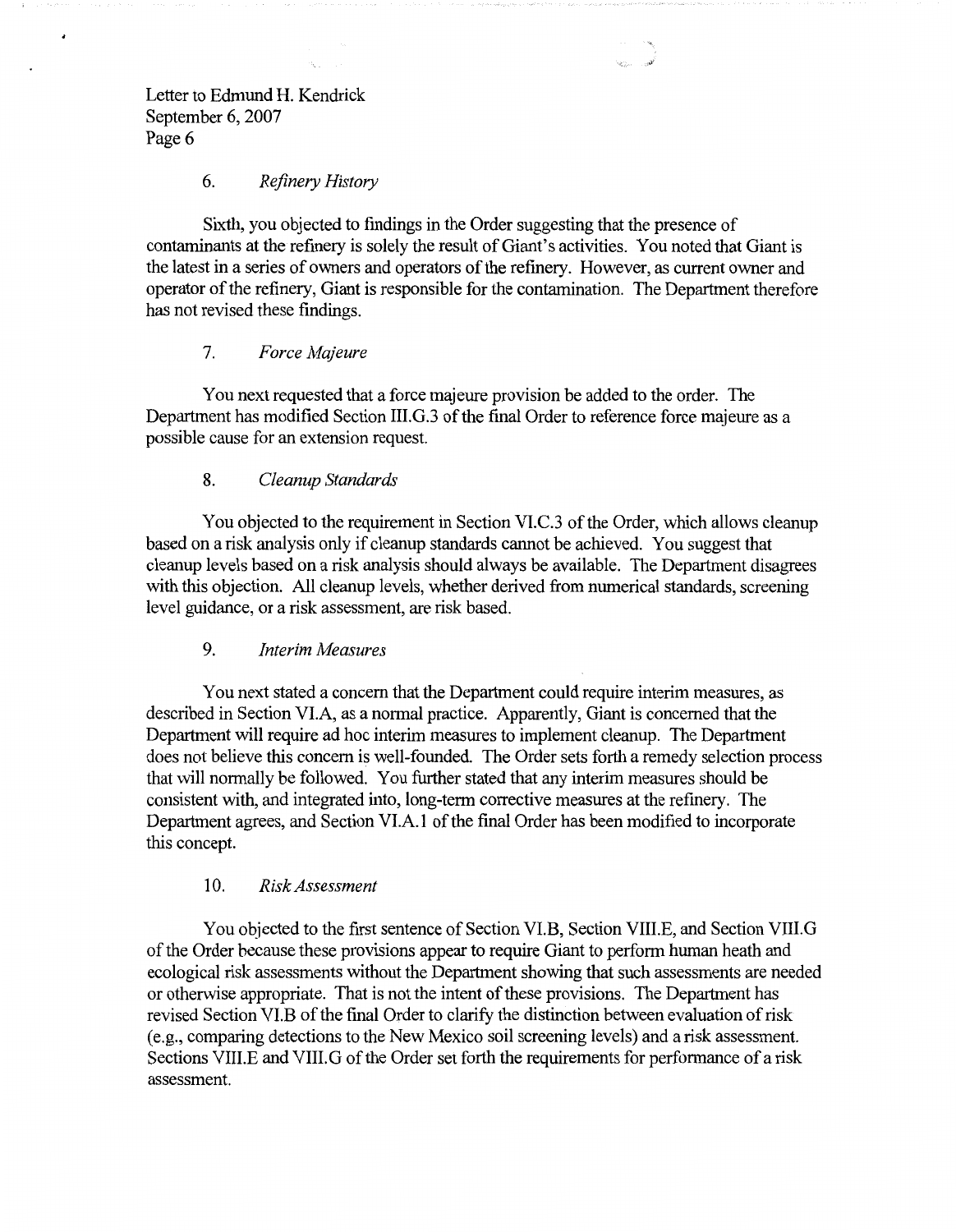## 11. *Groundwater Clean-Up Levels*

You next suggested that Section VII.A of the Order, which governs groundwater clean-up levels, should specify a target risk level of  $10^{-5}$  for establishing cleanup levels for carcinogens for which no water quality standards or maximum contaminant levels have been set. The Department disagrees with this suggestion. Although the EPA Region VI Human Health Medium-Specific Screening Levels for tap water are based on a risk level of  $10^{-6}$  for carcinogens, which is more protective than the Department's *general* policy, the Department consistently follows this guidance. Moreover, water quality standards or MCL's have been established for all the contaminants that have been discovered to date at the refinery.

### 12. *Technical Impracticability*

You requested that the Department not impose an unduly onerous or expensive cleanup measure if a clean-up level is determined to be technically impracticable. The Department believes that this issue is adequately addressed in the Order. The corrective measures evaluation processes set forth in Section VI.C describes the criteria for evaluation remedies. Those criteria include both implementablity and cost as part of the evaluation process.

### 13. *Survey of Soil Borings and Test Pits*

You objected to the requirement in Section VIII.A.7 of the Order requiring that a professional surveyor must locate and obtain the elevation of each soil boring and test pit. Department agrees with this comment and has modified the final Order to allow for alternate survey methods.

### 14. *Groundwater Samples.from Borings*

You next objected to the requirement in Section VIII.B.2 that groundwater samples must be collected from all exploratory borings not intended to be completed as monitoring wells prior to abandonment of the borings, where practicable. You explained that such sampling may not be appropriate at every soil boring. The Department agrees with this comment. Section VIII.B.2 of the final Order has been modified to allow for alternative requirements in Department-approved work plans.

### 15. *Schedule*

You requested that the dates in the Table I Schedule will be adjusted to reflect the date of the final Order. However, the Department does not agree that any of the dates in this schedule need to be revised based on the effective date of the final Order.